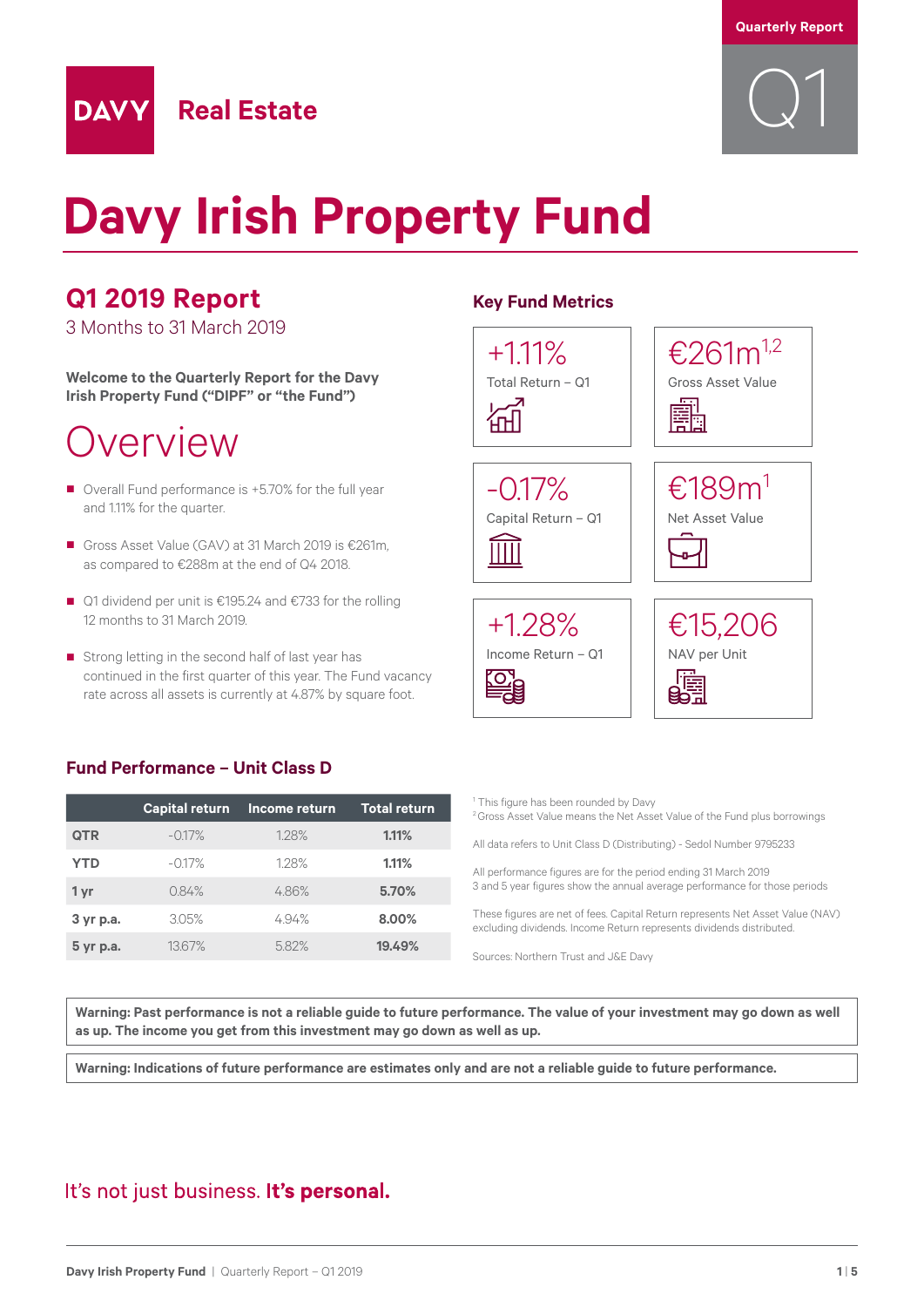# Performance

The Fund's bid unit price at 31 March 2019 was €15,206. This reflects a decrease of 0.17% in the unit price of the Fund for the quarter. The distribution yield for the quarter was 1.28% giving a total return of 1.11% for the quarter.

During the quarter we continued to see asset management driven valuation increases in specific assets across our office portfolio. This sat against a backdrop of relatively stable yields and rental values reflecting a mature office sector the Dublin.

The retail component of the portfolio has experienced a softening of valuation during the quarter as capitalisation rates for some of our prime retail and shopping centre have moved out. The capitalisation rates for shopping centres in particular have moved out as a result of a smaller number of large transactions in the space. Our sense is that there is currently a valuation disconnect in this market with sentiment not being supported by operating metrics. Despite the present capital valuation impact, income yields are strong and so we are comfortable holding this asset class in the portfolio over the long term.

DIPF won the MSCI European Property Investment Award 2018 which was awarded for achieving the highest total return relative to the MSCI benchmark annualised over the 3 years to December 2017.



### **European Property Investment Awards WINNER 2018**

The unit prices for the Fund are published and updated monthly on our website at **www.davy.ie/real-estate/dipf**

#### **Fund Performance – 2014 to 2018**

|                       | 2014   | 2015  | 2016  | 2017 | 2018 |
|-----------------------|--------|-------|-------|------|------|
| <b>Capital Return</b> | 33.1%  | 20.7% | 8.7%  | 0.8% | 2.3% |
| Income Return         | $\sim$ | 3.6%  | 4.7%  | 4.5% | 4.8% |
| <b>Total Return</b>   | 33.1%  | 24.3% | 13.4% | 5.4% | 7.1% |

These figures are net of fees and represent calendar year performance for unit class D. Capital Return represents Net Asset Value (NAV) excluding dividends. Income Return represents dividends distributed. Source: Northern Trust & J&E Davy

# Top 3 Holdings

#### **Nutgrove Shopping Centre**



| Size          | 111,000 sg ft               |
|---------------|-----------------------------|
| Ownership 67% |                             |
| Tenants       | Multi Tenanted. Anchored by |
|               | Tesco, Dunnes and Penneys   |
| <b>WAULT</b>  | 6 Years                     |

#### **20 On Hatch**



Size 44,000 sq ft Ownership 100% Tenants MetLife, Medtronic WAULT 6.75 Years

**Percy Place**



Size 36,000 sq ft Ownership 75.91% Tenants Multi Tenanted WAULT 9.8 Years

**WARNING: Past performance is not a reliable guide to future performance. The value of your investment may go down as well as up. This product may be affected by changes in currency exchange rates.**

**WARNING: Forecasts are not a reliable indicator of future results.**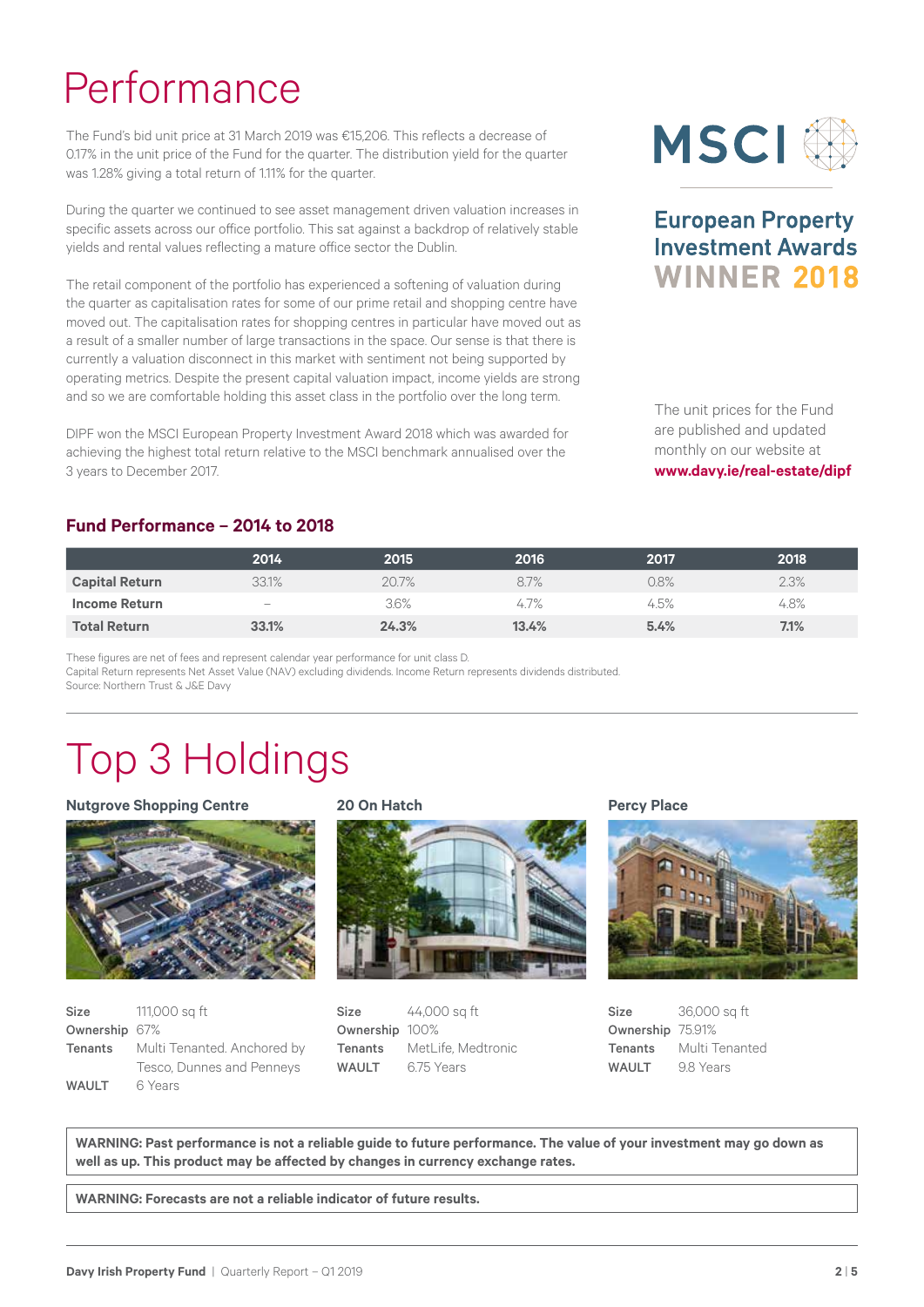# Fund Activity

#### **Nutgrove Shopping Centre**

We have had a very high level of releasing/leasing at Nutgrove Shopping Centre during the quarter.

For the first time in the centre's history we will be proceeding with the installation of digital advertising. We have agreed a 10 year lease term with JC Decaux for two advertising signs within the mall. This will be incremental income to the Fund from this asset and will improve the overall offering within the malls area.

During the quarter Axa Insurance surrendered their lease of an outside unit. Given the appetite for Food and Beverage offerings in the centre and the broader local area, we will seek to secure a tenant of that nature. Initial interest in the unit has been strong and we expect leasing soon after surrender.

#### **Office**

We are currently marketing the 6,782 sq ft of ground floor space at 20 on Hatch with the assistance of Knight Frank. The accommodation is in the process of being refurbished to fully fitted Cat A standards.

A 7-year lease term was recently secured at 3rd floor of Newmount House. This space had recently gone through a minor refurbishment and strong interest for a space of this size in a prime location bodes well for the realisation of rent growth in this building over the coming years.



 $\blacktriangle$  Percy Place, Dublin 4

**Key Metric:**



Dublin **96%**

**Outside Dublin 4%** 

### **Portfolio Breakdown Geographical Split**

**8** properties **207,654** sq ft **25** tenants



| <b>Retail</b>        | <b>Industrial</b> |
|----------------------|-------------------|
| <b>16</b> properties | 4 properties      |
| 183,570 sq ft        | 186,145 sq ft     |
| 86 tenants           | <b>10</b> tenants |

All data correct as at 31 March 2019 Source: J&E Davy unless otherwise stated All data refers to Unit Class D (Distributing) - Sedol Number 9795233 Source Net Asset Value NAV - Northern Trust \*WAULT = weighted average unexpired lease term Vacancy Rate by Value of the Fund

**Warning: Past performance is not a reliable guide to future performance. The value of your investment may go down as well as up. If you invest in this product, you may lose some or all of the money you invest.**

**Warning: Forecasts are not a reliable guide to future performance.**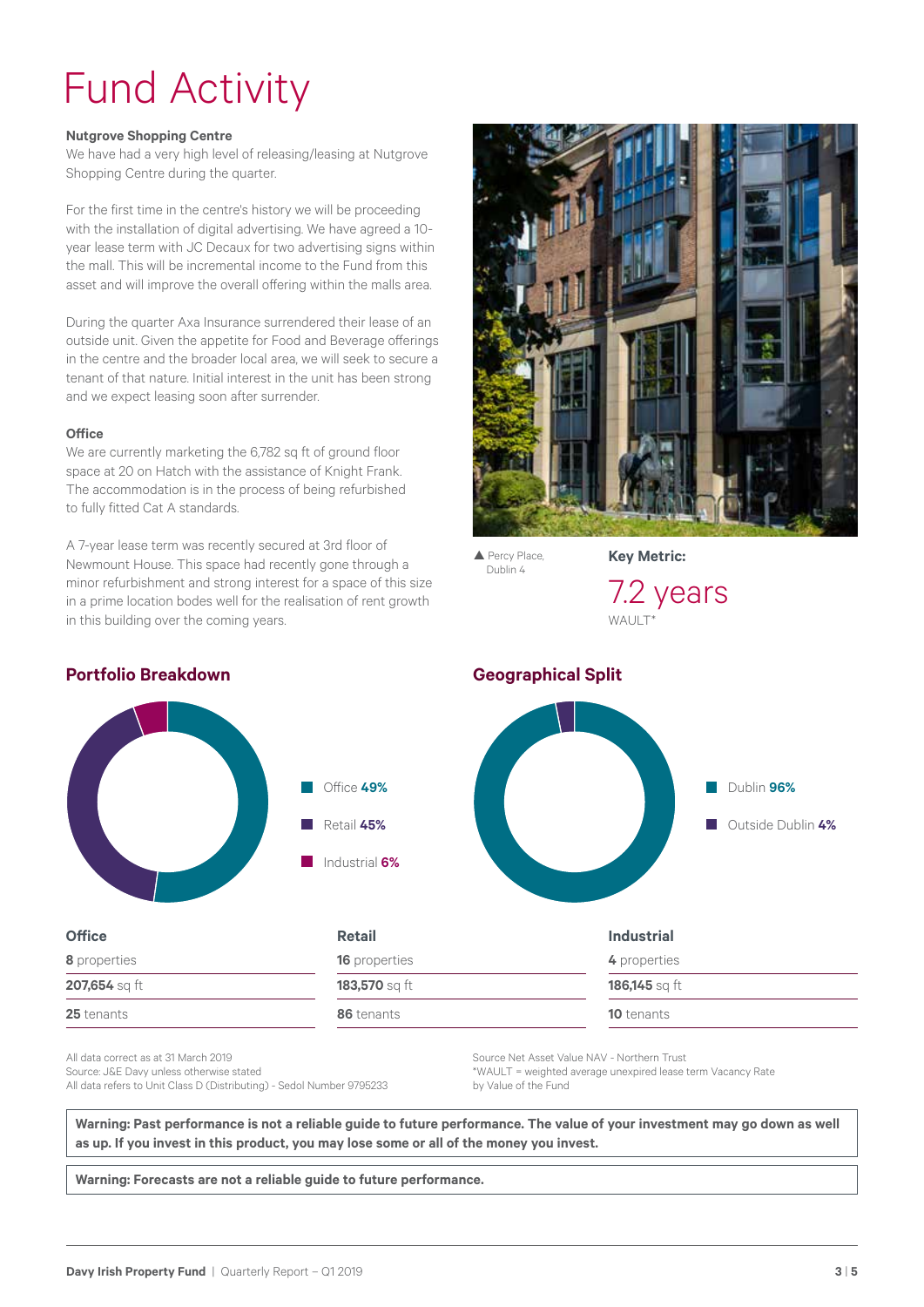# **Distributions**

The distribution of net Q1 Income was declared at the end of the quarter and will be distributed during April This distribution equates to €195.24 per unit and brings the income distributed for the rolling 12-month period to €733 per unit or 4.8%.

In January 2018, the Fund introduced a scrip share class. This class is for investors who would prefer not to receive cash distributions but receive additional units to the same value instead. There has been strong demand for this non-distributing unit share from both existing investors who have elected to switch unit class and from new investors into the Fund.

# Retail Investment Market

A very interesting dynamic is unfolding in the Irish retail sector. On one hand consumer sentiment and spend is improving. On the other hand investor sentiment appears to be disimproving as evidenced by recent sales of shopping centres.

Our sense is that the current investment sentiment towards Irish Retail being largely informed and influenced by poor sentiment in US and UK markets.

The characteristics driving this poor sentiment in these markets however are not always apparent in the Irish market. The US for example is significantly over retailed compared to the UK and Germany and typical lease terms in US mall/shopping centres allow for all tenants to break lease should the anchor tenant terminate. We would not see those types of characteristics at a European level. In Ireland the shopping centre sector is smaller on a per capita basis and generally centres are food anchored or have a substantial food and beverage offering.

While we understand that international sentiment will always have some influence on the local Retail market it is worth considering whether that influence is overstated at this point in the cycle.

In addition to differing structural characteristics, the Irish retail sector is operating in a backdrop of strong economic fundamentals:

- Irish economy is showing continued strong growth with Gross Domestic Product (GDP) forecast to increase to 4% for 2019
- The Consumer Spending (CS) numbers continue to improve. The average CS in Ireland from 1995 to 2018 was €19.8bn; it reached an all-time high of €25.7bn in Q4 2018
- Raising employment has continued to boost disposable income and support overall retail sales volumes. Ireland's retail trade surged 2.1 percent from a month earlier in February 2019 driven by strong numbers in the Clothing and Footwear and Motor sectors

We understand that you can't row against sentiment in the short term however, we are seeing approximately 500 bps differential between prime Dublin office yield and shopping centre yields across the Greater Dublin Area. It is difficult to see how this yield gap can continue over the longer term and that capital will not return to the sector to take advantage of this mismatch. We believe the current gap will narrow and believe retail and shopping centres have a valuable place in a balanced portfolio.

### **Annualisation**

|                                                                                                                                                                                                                                                                                                                                                                                                                              | Dec 2014 | <b>Dec 2015</b> | <b>Dec 2016</b> | Dec 2017 | <b>Dec 2018</b> |
|------------------------------------------------------------------------------------------------------------------------------------------------------------------------------------------------------------------------------------------------------------------------------------------------------------------------------------------------------------------------------------------------------------------------------|----------|-----------------|-----------------|----------|-----------------|
| <b>Total Return</b>                                                                                                                                                                                                                                                                                                                                                                                                          | 36.2%    | 31.8%           | 15.0%           | 7.5%     | 8.9%            |
| Source: MSCI<br>Source Date: December 2018                                                                                                                                                                                                                                                                                                                                                                                   |          |                 |                 |          |                 |
| $\mathbf{r} = \mathbf{r} = \mathbf{r} = \mathbf{r} = \mathbf{r} = \mathbf{r} = \mathbf{r} = \mathbf{r} = \mathbf{r} = \mathbf{r} = \mathbf{r} = \mathbf{r} = \mathbf{r} = \mathbf{r} = \mathbf{r} = \mathbf{r} = \mathbf{r} = \mathbf{r} = \mathbf{r} = \mathbf{r} = \mathbf{r} = \mathbf{r} = \mathbf{r} = \mathbf{r} = \mathbf{r} = \mathbf{r} = \mathbf{r} = \mathbf{r} = \mathbf{r} = \mathbf{r} = \mathbf{r} = \mathbf$ |          |                 |                 |          |                 |

Number above represent annualised total returns gross of fees

**Warning: Past performance is not a reliable guide to future performance. The value of your investment may go down as well as up. The income you get from this investment may go down as well as up.**

**Warning: Forecasts are not a reliable guide to future performance.**